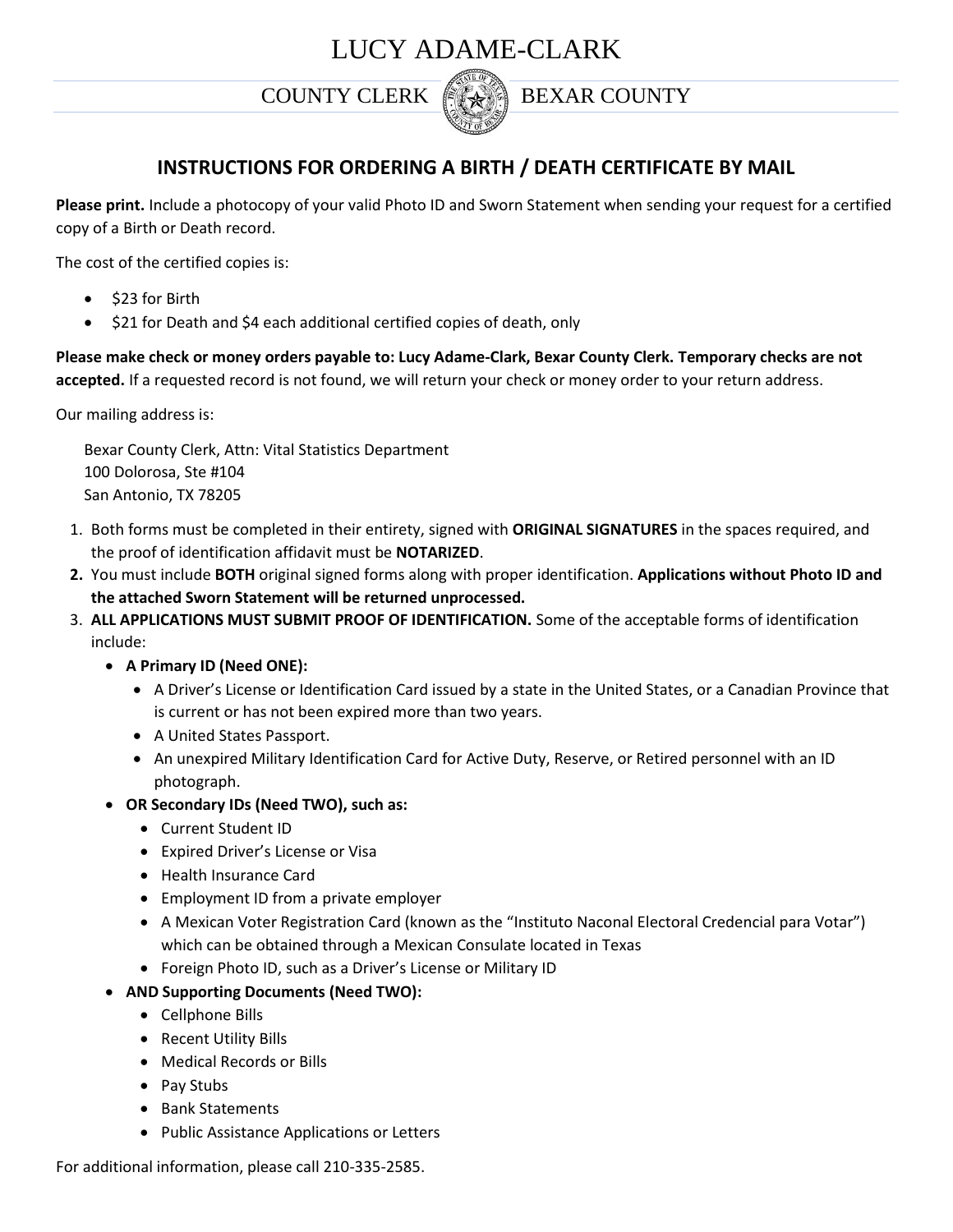### **BIRTH** \$23.00 Per Copy

## **LUCY ADAME-CLARK BEXAR COUNTY CLERK** 100 Dolorosa, Suite 104

San Antonio, Texas 78205 \$21.00 First Copy \$4.00 Additional Copies

Total Copies:

## Total Copies:

**DEATH**

#### **APPLICATION FOR BIRTH OR DEATH CERTIFICATE**

| 1. Full Name of Person on Record |                |              |
|----------------------------------|----------------|--------------|
| 2. First Name                    | 3. Middle Name | 4. Last Name |
|                                  |                |              |

#### **5. Date of Birth/Death**

| 6. Month | . Day | 8. Year | 9. Sex |
|----------|-------|---------|--------|
|          |       |         |        |

#### **10. Place of Birth/Death**

| $\perp$ 11. City or Town | 12. County | 13. State |
|--------------------------|------------|-----------|
|                          |            |           |

#### **14. Father's Full Name**

| $\pm$ 15. First Name | 16. Middle Name | 17. Last Name |
|----------------------|-----------------|---------------|
|                      |                 |               |

#### **18. Mother's Full Maiden Name**

| 19. First Name | 20. Middle Name | 21. Maiden Name |
|----------------|-----------------|-----------------|
|                |                 |                 |

| 22. Applicant's Name |                | 23. Area Code | 24. Telephone Number |                   |
|----------------------|----------------|---------------|----------------------|-------------------|
| $2F - R = 11.4 - R$  | Channel Massen | 20.01         | $27$ $C++$           | 20.7 <sub>1</sub> |

| 25. Mailing Address | <b>Street Name</b> | 26. City | 27. State | 28. Zip Code |
|---------------------|--------------------|----------|-----------|--------------|
|                     |                    |          |           |              |
|                     |                    |          |           |              |

| 29. Signature of Applicant            | 30. Relationship to Person Named in Box #2 |                  |
|---------------------------------------|--------------------------------------------|------------------|
| 31. Identification Type               | <b>32. Identification Number</b>           | 33. Today's Date |
| 34. Purpose for Obtaining This Record |                                            |                  |

| 35. Would you like to make a voluntary contribution of \$6.00 to promote healthy early childhood by supporting the |
|--------------------------------------------------------------------------------------------------------------------|
| Texas Home Visiting program administered by the Early Childhood Coordination of the Health and Human Services      |
| <b>Commissioner?</b> Please check Yes or No                                                                        |

#### *WARNING*

The penalty for knowingly making a false statement in this form can be 2 – 10 years in prison and a fine of up to \$10,000. *(Health and Safety, Chapter 195, Sec 195.003)*